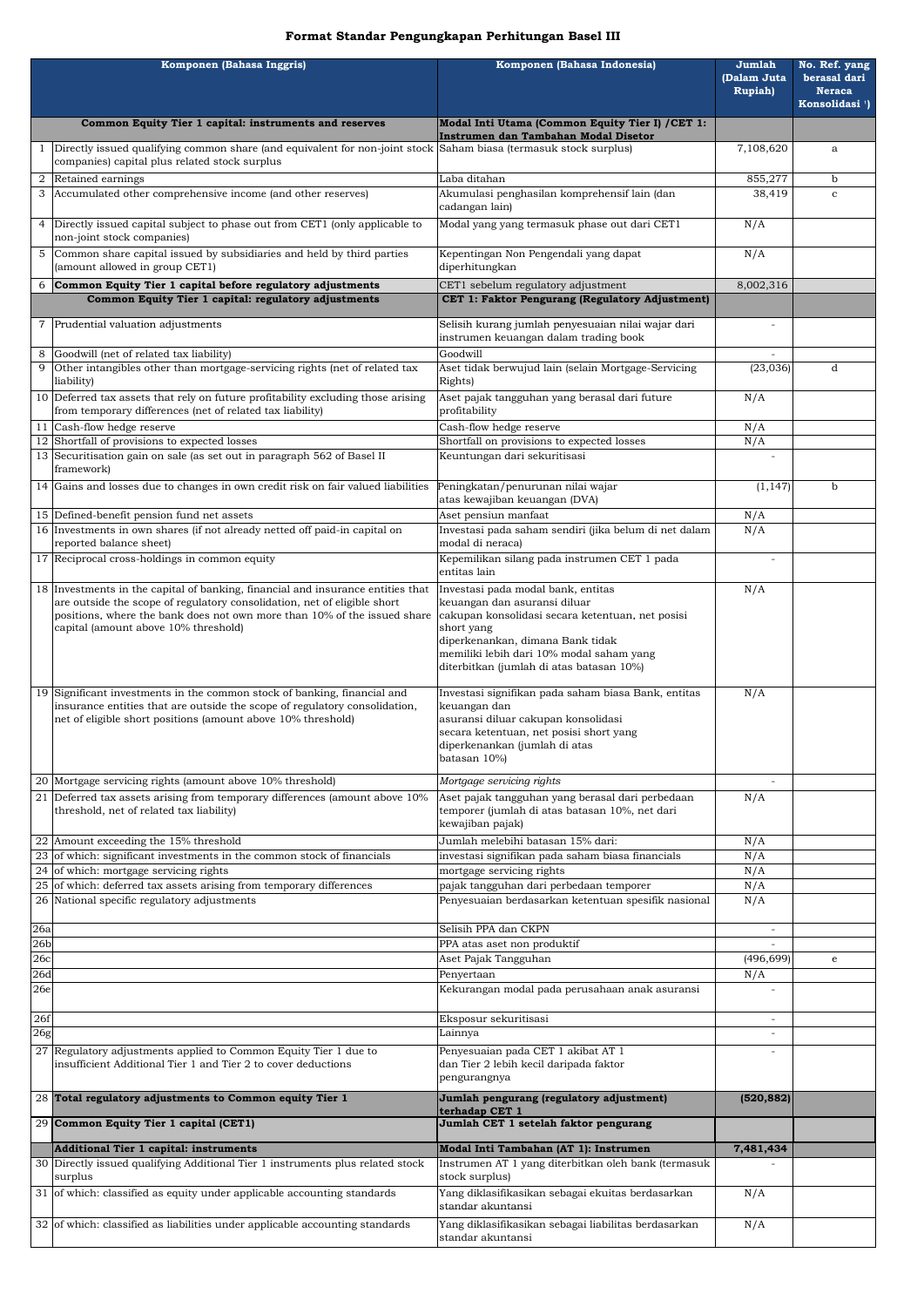|                 | Komponen (Bahasa Inggris)                                                                                                                                                                                             | Komponen (Bahasa Indonesia)                                                                                                                                                                                             | Jumlah<br>(Dalam Juta<br><b>Rupiah</b> ) | No. Ref. yang<br>berasal dari<br><b>Neraca</b><br>Konsolidasi <sup>1</sup> ) |
|-----------------|-----------------------------------------------------------------------------------------------------------------------------------------------------------------------------------------------------------------------|-------------------------------------------------------------------------------------------------------------------------------------------------------------------------------------------------------------------------|------------------------------------------|------------------------------------------------------------------------------|
|                 | 33 Directly issued capital instruments subject to phase out from Additional                                                                                                                                           | Modal yang yang termasuk phase out dari AT1                                                                                                                                                                             | N/A                                      |                                                                              |
|                 | Tier 1<br>34 Additional Tier 1 instruments (and CET1 instruments not included in row<br>5) issued by subsidiaries and held by third parties (amount allowed in<br>group AT1)                                          | Instrumen AT1 yang diterbitkan oleh Entitas Anak<br>yang diakui dalam perhitungan KPMM secara<br>konsolidasi                                                                                                            |                                          |                                                                              |
|                 | 35 of which: instruments issued by subsidiaries subject to phase out                                                                                                                                                  | Instrumen yang diterbitkan Entitas Anak yang<br>termasuk phase out                                                                                                                                                      | N/A                                      |                                                                              |
|                 | 36 Additional Tier 1 capital before regulatory adjustments                                                                                                                                                            | Jumlah AT 1 sebelum regulatory adjustment                                                                                                                                                                               |                                          |                                                                              |
|                 | Additional Tier 1 capital: regulatory adjustments                                                                                                                                                                     | Modal Inti Tambahan: Faktor Pengurang                                                                                                                                                                                   |                                          |                                                                              |
|                 | 37 Investments in own Additional Tier 1 instruments                                                                                                                                                                   | (Regulatory Adjustment)<br>Investasi pada instrumen AT1 sendiri                                                                                                                                                         | N/A                                      |                                                                              |
|                 | 38 Reciprocal cross-holdings in Additional Tier 1 instruments                                                                                                                                                         | Pemilikan instrumen AT1 secara resiprokal                                                                                                                                                                               | N/A                                      |                                                                              |
|                 | 39 Investments in the capital of banking, financial and insurance entities that<br>are outside the scope of regulatory consolidation, net of eligible short                                                           | Investasi pada modal bank, entitas<br>keuangan dan asuransi diluar                                                                                                                                                      | N/A                                      |                                                                              |
|                 | positions, where the bank does not own more than 10% of the issued                                                                                                                                                    | cakupan konsolidasi secara ketentuan, net posisi                                                                                                                                                                        |                                          |                                                                              |
|                 | common share capital of the entity (amount above 10% threshold)                                                                                                                                                       | short yang<br>diperkenankan, dimana Bank tidak<br>memiliki lebih dari 10% modal saham yang<br>diterbitkan (jumlah di atas batasan 10%)                                                                                  |                                          |                                                                              |
| 40              | Significant investments in the capital of banking, financial and insurance<br>entities that are outside the scope of regulatory consolidation (net of eligible                                                        | Investasi signifikan pada modal Bank, entitas<br>keuangan dan                                                                                                                                                           | N/A                                      |                                                                              |
|                 | asuransi di luar cakupan konsolidasi<br>short positions)                                                                                                                                                              |                                                                                                                                                                                                                         |                                          |                                                                              |
|                 |                                                                                                                                                                                                                       | secara ketentuan (net posisi short yang<br>diperkenankan)                                                                                                                                                               |                                          |                                                                              |
|                 | 41 National specific regulatory adjustments                                                                                                                                                                           | Penyesuaian berdasarkan ketentuan spesifik nasional                                                                                                                                                                     |                                          |                                                                              |
| 41a             |                                                                                                                                                                                                                       | Penempatan dana pada instrumen                                                                                                                                                                                          | N/A                                      |                                                                              |
|                 |                                                                                                                                                                                                                       | AT 1 pada Bank lain                                                                                                                                                                                                     |                                          |                                                                              |
|                 | 42 Regulatory adjustments applied to Additional Tier 1 due to insufficient Tier<br>2 to cover deductions                                                                                                              | Penyesuaian pada AT 1 akibat Tier 2<br>lebih kecil daripada faktor pengurangnya                                                                                                                                         | N/A                                      |                                                                              |
|                 | 43 Total regulatory adjustments to Additional Tier 1 capital                                                                                                                                                          | Jumlah faktor pengurang (regulatory adjustment)<br>terhadap AT1                                                                                                                                                         |                                          |                                                                              |
|                 | 44 Additional Tier 1 capital (AT1)                                                                                                                                                                                    | Jumlah AT 1 setelah faktor pengurang                                                                                                                                                                                    |                                          |                                                                              |
|                 | 45 Tier 1 capital (T1 = CET1 + AT1)                                                                                                                                                                                   | Jumlah Modal Inti (Tier 1) (CET1 + AT 1)                                                                                                                                                                                | 7,481,434                                |                                                                              |
|                 | Tier 2 capital: instruments and provisions                                                                                                                                                                            | Modal Pelengkap (Tier 2): Instumen dan cadangan                                                                                                                                                                         |                                          |                                                                              |
|                 | 46 Directly issued qualifying Tier 2 instruments plus related stock surplus<br>47 Directly issued capital instruments subject to phase out from Tier 2                                                                | Instrumen T2 yang diterbitkan oleh bank (termasuk<br>stock surplus)                                                                                                                                                     | N/A                                      |                                                                              |
|                 | 48 Tier 2 instruments (and CET1 and AT1 instruments not included in rows 5                                                                                                                                            | Modal yang yang termasuk phase out dari Tier 2<br>Instrumen Tier2 yang diterbitkan oleh Entitas Anak                                                                                                                    | N/A<br>N/A                               |                                                                              |
|                 | or 34) issued by subsidiaries and held by third parties (amount allowed in<br>group Tier 2)<br>49 of which: instruments issued by subsidiaries subject to phase out                                                   | yang diakui dalam perhitungan KPMM secara<br>konsolidasi<br>Modal yang diterbitkan Entitas Anak yang termasuk                                                                                                           | N/A                                      |                                                                              |
|                 |                                                                                                                                                                                                                       | phase out                                                                                                                                                                                                               |                                          |                                                                              |
|                 | 50 Provisions                                                                                                                                                                                                         | Cadangan umum PPA atas aset produktif yang wajib<br>dihitung dengan jumlah paling tinggi sebesar 1,25%<br>dari ATMR untuk Risiko Kredit                                                                                 | 396,279                                  | 3)                                                                           |
|                 | 51 Tier 2 capital before regulatory adjustments                                                                                                                                                                       | Jumlah Modal Pelengkap (Tier 2) sebelum faktor<br>pengurang                                                                                                                                                             | 396,279                                  |                                                                              |
|                 | Tier 2 capital: regulatory adjustments                                                                                                                                                                                | Modal Pelengkap (Tier 2): Faktor Pengurang<br>(Regulatory Adjustment)                                                                                                                                                   |                                          |                                                                              |
|                 | 52 Investments in own Tier 2 instruments                                                                                                                                                                              | Investasi pada instrumen Tier 2 sendiri                                                                                                                                                                                 | N/A                                      |                                                                              |
|                 | 53 Reciprocal cross-holdings in Tier 2 instruments<br>54 Investments in the capital of banking, financial and insurance entities that                                                                                 | Pemilikan instrumen Tier 2 secara resiprokal<br>Investasi pada modal bank, entitas                                                                                                                                      | N/A<br>N/A                               |                                                                              |
|                 | are outside the scope of regulatory consolidation, net of eligible short<br>positions, where the bank does not own more than 10% of the issued<br>common share capital of the entity (amount above the 10% threshold) | keuangan dan asuransi diluar cakupan konsolidasi<br>secara ketentuan, net posisi short yang<br>diperkenankan, dimana Bank tidak<br>memiliki lebih dari 10% modal saham yang<br>diterbitkan (jumlah di atas batasan 10%) |                                          |                                                                              |
|                 | 55 Significant investments in the capital banking, financial and insurance<br>entities that are outside the scope of regulatory consolidation (net of eligible<br>short positions)                                    | Investasi signifikan pada modal Bank, entitas<br>keuangan dan asuransi di luar cakupan konsolidasi<br>secara ketentuan (net posisi short yang<br>diperkenankan)                                                         | N/A                                      |                                                                              |
|                 | 56 National specific regulatory adjustments                                                                                                                                                                           | Penyesuaian berdasarkan ketentuan spesifik nasional                                                                                                                                                                     |                                          |                                                                              |
| <b>56a</b>      |                                                                                                                                                                                                                       | Sinking fund                                                                                                                                                                                                            | N/A                                      |                                                                              |
| 56 <sub>b</sub> |                                                                                                                                                                                                                       | Penempatan dana pada instrumen Tier 2 pada Bank<br>lain                                                                                                                                                                 | N/A                                      |                                                                              |
|                 | 57 Total regulatory adjustments to Tier 2 capital                                                                                                                                                                     | Jumlah faktor pengurang (regulatory adjustment)<br><b>Modal Pelengkap</b>                                                                                                                                               | $\blacksquare$                           |                                                                              |
|                 | 58 Tier 2 capital (T2)                                                                                                                                                                                                | Jumlah Modal Pelengkap (T2) setelah regulatory<br>adjustment                                                                                                                                                            | 396,279                                  |                                                                              |
|                 | 59 Total capital (TC = $T1 + T2$ )                                                                                                                                                                                    | Total Modal (Modal Inti + Modal Pelengkap)                                                                                                                                                                              | 7,877,713                                |                                                                              |
|                 | 60 Total risk weighted assets                                                                                                                                                                                         | <b>Total Aset Tertimbang Menurut Risiko (ATMR)</b>                                                                                                                                                                      | 44,645,814                               |                                                                              |
|                 | <b>Capital ratios and buffers</b>                                                                                                                                                                                     | Rasio Kecukupan Pemenuhan Modal Minimum<br>(KPMM) dan Tambahan Modal (Capital Buffer)                                                                                                                                   |                                          |                                                                              |
|                 | 61 Common Equity Tier 1 (as a percentage of risk weighted assets)                                                                                                                                                     | Rasio Modal Inti Utama (CET1) - persentase terhadap<br><b>ATMR</b>                                                                                                                                                      | 16.76%                                   |                                                                              |
|                 | 62 Tier 1 (as a percentage of risk weighted assets)                                                                                                                                                                   | Rasio Modal Inti (Tier 1) - persentase terhadap ATMR                                                                                                                                                                    | 16.76%                                   |                                                                              |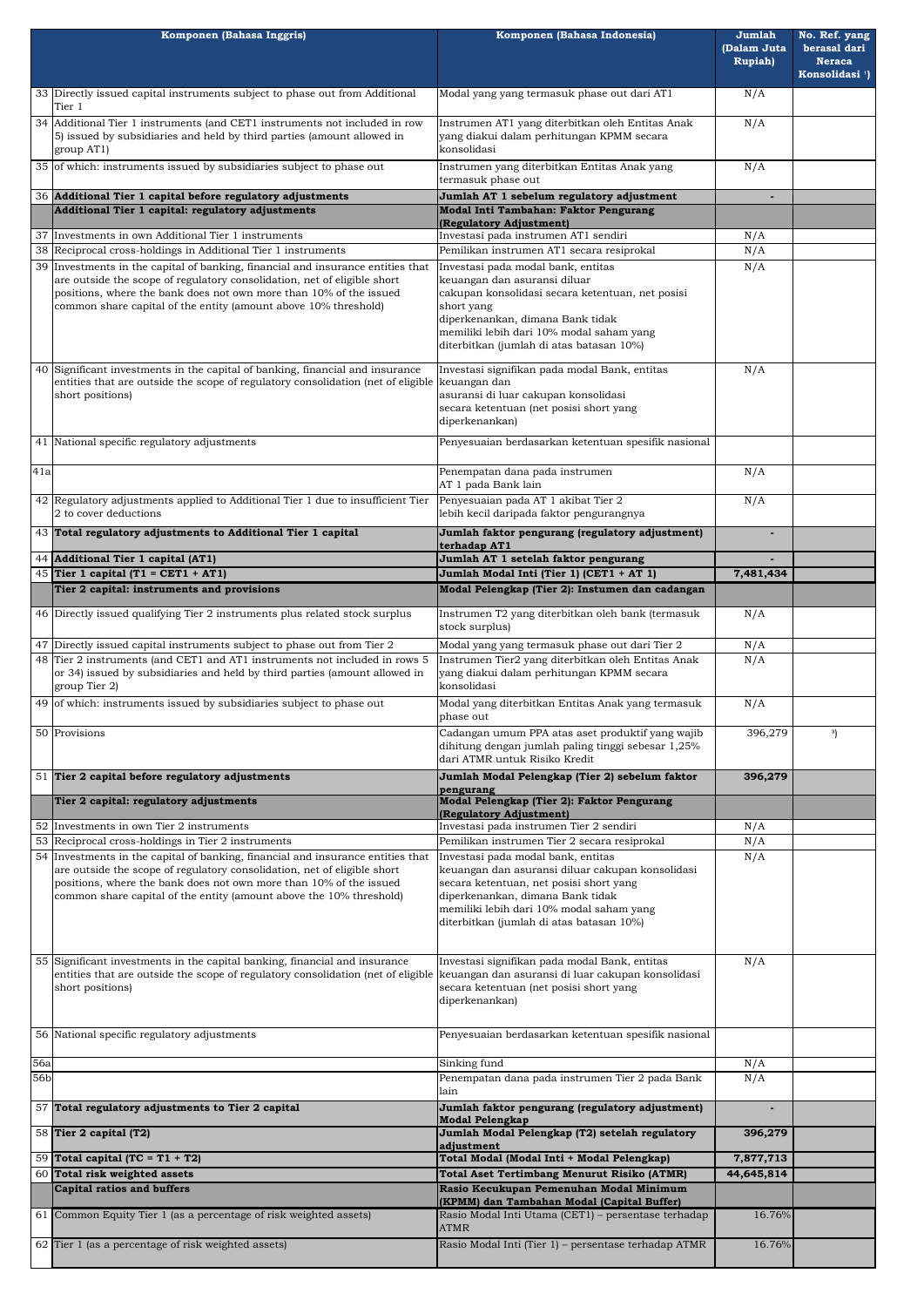| Komponen (Bahasa Inggris)                                                                                                                                                                                                                   | Komponen (Bahasa Indonesia)                                                                                                                                                                                                                                                                                                                                    | Jumlah<br>(Dalam Juta<br><b>Rupiah</b> ) | No. Ref. yang<br>berasal dari<br><b>Neraca</b><br>Konsolidasi <sup>1</sup> ) |
|---------------------------------------------------------------------------------------------------------------------------------------------------------------------------------------------------------------------------------------------|----------------------------------------------------------------------------------------------------------------------------------------------------------------------------------------------------------------------------------------------------------------------------------------------------------------------------------------------------------------|------------------------------------------|------------------------------------------------------------------------------|
| 63 Total capital (as a percentage of risk weighted assets)                                                                                                                                                                                  | Rasio Total Modal - persentase terhadap ATMR                                                                                                                                                                                                                                                                                                                   | 17.64%                                   |                                                                              |
| 64 Institution specific buffer requirement (minimum CET1 requirement plus<br>capital conservation buffer plus countercyclical buffer requirements plus G-AMTR<br>SIB buffer requirement, expressed as a percentage of risk weighted assets) | Tambahan modal (buffer) - persentase terhadap                                                                                                                                                                                                                                                                                                                  | 1.250%                                   |                                                                              |
| 65 of which: capital conservation buffer requirement                                                                                                                                                                                        | Capital Conservation Buffer                                                                                                                                                                                                                                                                                                                                    | 1.250%                                   |                                                                              |
| 66 of which: bank specific countercyclical buffer requirement                                                                                                                                                                               | <b>Countercyclical Buffer</b>                                                                                                                                                                                                                                                                                                                                  | 0%                                       |                                                                              |
| 67 of which: G-SIB buffer requirement                                                                                                                                                                                                       | Capital Surcharge untuk D-SIB                                                                                                                                                                                                                                                                                                                                  | 0%                                       |                                                                              |
| 68 Common Equity Tier 1 available to meet buffers (as a percentage of risk<br>weighted assets)                                                                                                                                              | Untuk bank umum konvensional: Modal Inti Utama<br>(CET yang tersedia untuk memenuhi Tambahan<br>Modal (Buffer) persentase terhadap<br><b>ATMR</b><br>Untuk kantor cabang dari Bank yang<br>berkedudukan di luar negeri: Bagian Dana Usaha<br>yang ditempatkan dalam<br>CEMA (diungkapkan sebagai persentase dari ATMR)<br>yang tersedia untuk memenuhi Buffer. | 11.44%                                   |                                                                              |
| National minima (if different from Basel 3)                                                                                                                                                                                                 | National minima (jika berbeda dari Basel 3)                                                                                                                                                                                                                                                                                                                    |                                          |                                                                              |
| 69 National Common Equity Tier 1 minimum ratio (if different from Basel 3<br>minimum)                                                                                                                                                       | Rasio minimal CET 1 nasional (jika berbeda dengan<br>Basel 3)                                                                                                                                                                                                                                                                                                  | N/A                                      |                                                                              |
| 70 National Tier 1 minimum ratio (if different from Basel 3 minimum)                                                                                                                                                                        | Rasio minimal Tier 1 nasional (jika berbeda dengan<br>Basel 3)                                                                                                                                                                                                                                                                                                 | N/A                                      |                                                                              |
| 71 National total capital minimum ratio (if different from Basel 3 minimum)                                                                                                                                                                 | Rasio minimal total modal nasional (jika berbeda<br>dengan Basel 3)                                                                                                                                                                                                                                                                                            | N/A                                      |                                                                              |
| Amounts below the thresholds for deduction (before risk weighting)                                                                                                                                                                          | Jumlah di bawah batasan pengurangan (sebelum<br>pembobotan risiko)                                                                                                                                                                                                                                                                                             |                                          |                                                                              |
| 72 Non-significant investments in the capital of other financials                                                                                                                                                                           | Investasi non-signifikan pada modal entitas keuangan<br>lain                                                                                                                                                                                                                                                                                                   | N/A                                      |                                                                              |
| 73 Significant investments in the common stock of financials                                                                                                                                                                                | Investasi signifikan pada saham biasa entitas<br>keuangan                                                                                                                                                                                                                                                                                                      | N/A                                      |                                                                              |
| 74 Mortgage servicing rights (net of related tax liability)                                                                                                                                                                                 | Mortgage servicing rights (net dari kewajiban pajak)                                                                                                                                                                                                                                                                                                           | N/A                                      |                                                                              |
| 75 Deferred tax assets arising from temporary differences (net of related tax<br>liability)                                                                                                                                                 | Aset pajak tangguhan yang berasal dari perbedaan<br>temporer (net dari kewajiban pajak)                                                                                                                                                                                                                                                                        | N/A                                      |                                                                              |
| Applicable caps on the inclusion of provisions in Tier 2                                                                                                                                                                                    | Cap yang dikenakan untuk provisi pada Tier 2                                                                                                                                                                                                                                                                                                                   |                                          |                                                                              |
| 76 Provisions eligible for inclusion in Tier 2 in respect of exposures subject<br>to standardised approach (prior to application of cap)                                                                                                    | Provisi yang dapat diakui sebagai Tier 2 sesuai<br>dengan eksposur<br>berdasarkan pendekatan standar<br>(sebelum dikenakan cap)                                                                                                                                                                                                                                | N/A                                      |                                                                              |
| 77 Cap on inclusion of provisions in Tier 2 under standardised approach                                                                                                                                                                     | Cap atas provisi yang diakui sebagai Tier 2<br>berdasarkan pendekatan standar                                                                                                                                                                                                                                                                                  | N/A                                      |                                                                              |
| 78 Provisions eligible for inclusion in Tier 2 in respect of exposures subject<br>to internal ratings-based approach (prior to application of cap)                                                                                          | Provisi yang dapat diakui sebagai Tier 2 sesuai<br>dengan eksposur<br>berdasarkan pendekatan IRB<br>(sebelum dikenakan cap)                                                                                                                                                                                                                                    | N/A                                      |                                                                              |
| 79 Cap for inclusion of provisions in Tier 2 under internal ratings- based<br>approach                                                                                                                                                      | Cap atas provisi yang diakui sebagai Tier 2<br>berdasarkan pendekatan IRB                                                                                                                                                                                                                                                                                      | N/A                                      |                                                                              |
| Capital instruments subject to phase-out arrangements (only<br>applicable between 1 Jan 2018 and 1 Jan 2022)                                                                                                                                | Instrumen Modal yang termasuk<br>phase out (hanya berlaku antara 1 Jan 2018 s.d. 1<br><b>Jan 2022)</b>                                                                                                                                                                                                                                                         |                                          |                                                                              |
| 80 Current cap on CET1 instruments subject to phase out arrangements                                                                                                                                                                        | Cap pada CET 1 yang temasuk phase out                                                                                                                                                                                                                                                                                                                          | N/A                                      |                                                                              |
| 81 Amount excluded from CET1 due to cap (excess over cap after<br>redemptions and maturities)                                                                                                                                               | Jumlah yang dikecualikan dari<br>CET1 karena adanya cap (kelebihan di atas cap<br>setelah redemptions dan<br>maturities)                                                                                                                                                                                                                                       | N/A                                      |                                                                              |
| 82 Current cap on AT1 instruments subject to phase out arrangements                                                                                                                                                                         | Cap pada AT1 yang temasuk phase out                                                                                                                                                                                                                                                                                                                            | N/A                                      |                                                                              |
| 83 Amount excluded from AT1 due to cap (excess over cap after redemptions<br>and<br>maturities)                                                                                                                                             | Jumlah yang dikecualikan dari AT1 karena adanya<br>cap (kelebihan di atas cap setelah redemptions dan<br>maturities)                                                                                                                                                                                                                                           | N/A                                      |                                                                              |
| 84 Current cap on T2 instruments subject to phase out arrangements                                                                                                                                                                          | Cap pada Tier2 yang temasuk phase out                                                                                                                                                                                                                                                                                                                          | N/A                                      |                                                                              |
| 85 Amount excluded from T2 due to cap (excess over cap after redemptions)<br>and<br>maturities)                                                                                                                                             | Jumlah yang dikecualikan dari<br>Tier2 karena adanya cap (kelebihan di atas cap<br>setelah redemptions dan<br>maturities)                                                                                                                                                                                                                                      | N/A                                      |                                                                              |
| Diisi oleh Bank berdasarkan hasil rekonsiliasi antara komponen permodalan sesuai Format Standar Pengungkapan Perhitungan Permodalan dengan pos-pos                                                                                          |                                                                                                                                                                                                                                                                                                                                                                |                                          |                                                                              |

**³**) 1,25% dari ATMR untuk Risiko Kredit

yang sama dalam Neraca yang dipublikasikan (hanya ditampilkan jika terdapat rekonsiliasi sebagaimana pada Bagian 2)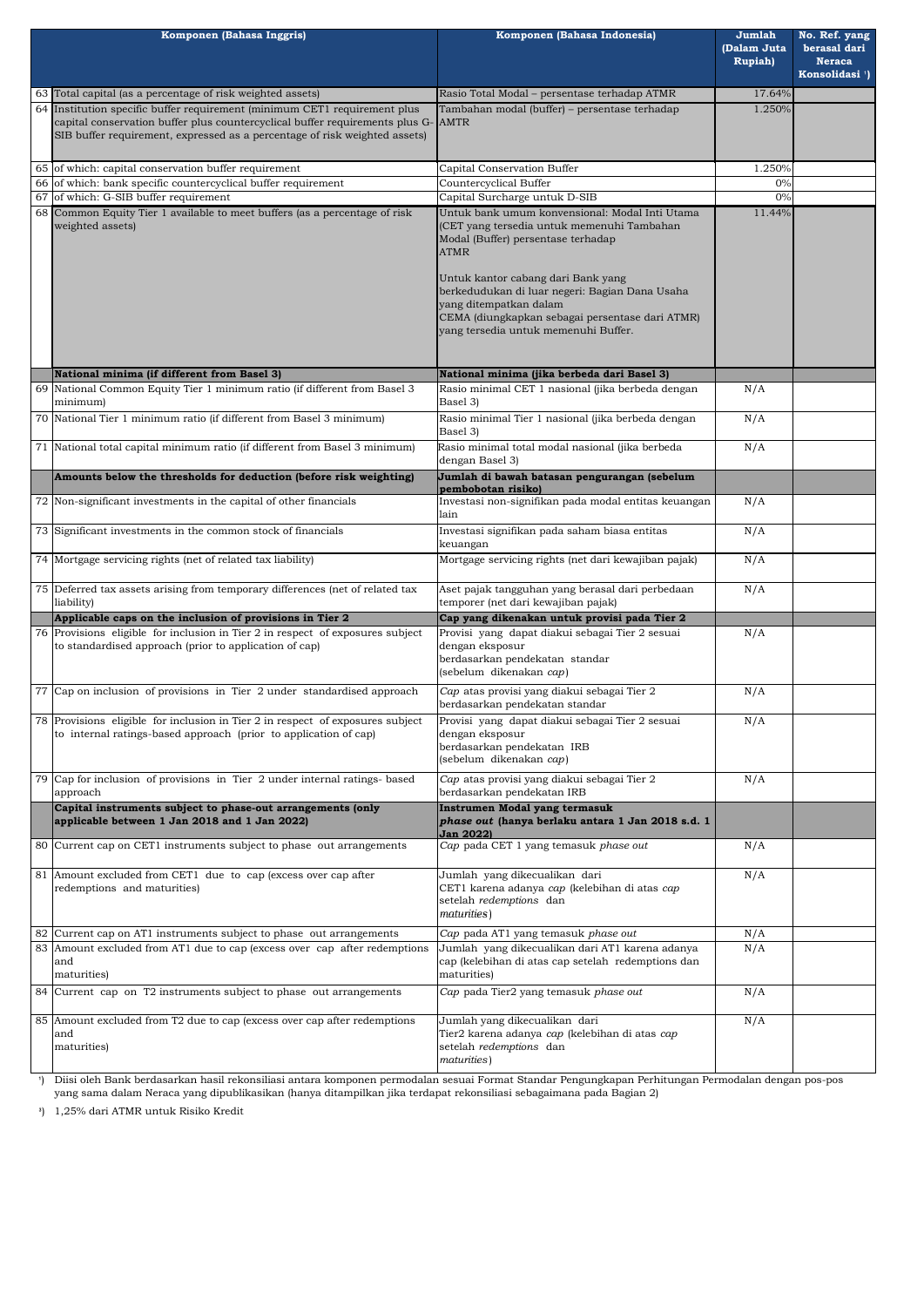## **Rekonsiliasi Permodalan**

| No. | Pos-pos                                                                            | <b>Neraca Publikasi</b>                     | No.       |  |
|-----|------------------------------------------------------------------------------------|---------------------------------------------|-----------|--|
|     |                                                                                    | Posisi 31 Mar 2017<br>(Dalam Jutaan Rupiah) | Referensi |  |
|     | <b>ASET</b>                                                                        |                                             |           |  |
| 1.  | Kas                                                                                | 153,911                                     |           |  |
| 2.  | Penempatan pada Bank Indonesia                                                     | 6,135,082                                   |           |  |
| 3.  | Penempatan pada bank lain                                                          | 3,825,913                                   |           |  |
| 4.  | Tagihan spot dan derivatif                                                         | 1,694,510                                   |           |  |
| 5.  | Surat berharga                                                                     |                                             |           |  |
|     | a. Diukur pada nilai wajar melalui laporan laba/rugi                               | 1,729,483                                   |           |  |
|     | b. Tersedia untuk dijual                                                           | 8,427,364                                   |           |  |
|     | c. Dimiliki hingga jatuh tempo                                                     | 1,349,300                                   |           |  |
|     | d. Pinjaman yang diberikan dan piutang                                             | 408,537                                     |           |  |
| 6.  | Surat berharga yang dijual dengan janji dibeli kembali (repo)                      | 97,710                                      |           |  |
| 7.  | Tagihan atas surat berharga yang dibeli dengan janji dijual kembali (reverse repo) | 8,026,499                                   |           |  |
| 8.  | Tagihan akseptasi                                                                  | 3,615,604                                   |           |  |
| 9.  | Kredit                                                                             |                                             |           |  |
|     | a. Diukur pada nilai wajar melalui laporan laba/rugi                               |                                             |           |  |
|     | b. Tersedia untuk dijual                                                           |                                             |           |  |
|     | c. Dimiliki hingga jatuh tempo                                                     |                                             |           |  |
|     | d. Pinjaman yang diberikan dan piutang                                             | 24,031,995                                  |           |  |
| 10. | Pembiayaan syariah                                                                 |                                             |           |  |
| 11. | Penyertaan                                                                         |                                             |           |  |
| 12. | Cadangan kerugian penurunan nilai aset keuangan -/-                                |                                             |           |  |
|     | a. Surat berharga<br>b. Kredit                                                     | (824)                                       |           |  |
|     | c. Lainnya                                                                         | (1, 277, 830)<br>(11, 191)                  |           |  |
|     | Aset tidak berwujud                                                                |                                             | d         |  |
| 13. | Akumulasi amortisasi aset tidak berwujud -/-                                       | 113,537                                     | d         |  |
|     | Aset tetap dan inventaris                                                          | (90, 501)<br>209,956                        |           |  |
| 14. | Akumulasi penyusutan aset tetap dan inventaris -/-                                 | (149,903)                                   |           |  |
| 15. | Aset non produktif                                                                 |                                             |           |  |
|     | a. Properti terbengkalai                                                           |                                             |           |  |
|     | b. Aset yang diambil alih                                                          |                                             |           |  |
|     | c. Rekening tunda                                                                  |                                             |           |  |
|     | d. Aset antar kantor                                                               |                                             |           |  |
|     | i. Melakukan kegiatan operasional di Indonesia                                     |                                             |           |  |
|     | ii. Melakukan kegiatan operasional di luar Indonesia                               | 1,179,297                                   |           |  |
| 16. | Cadangan kerugian penurunan nilai dari aset non keuangan -/-                       |                                             |           |  |
| 17. | Sewa pembiayaan                                                                    |                                             |           |  |
| 18. | Aset pajak tangguhan                                                               | 496,699                                     | e         |  |
| 19. | Aset lainnya                                                                       | 1,073,927                                   |           |  |
|     | <b>TOTAL ASET</b>                                                                  | 61,039,075                                  |           |  |
|     | <b>LIABILITAS DAN EKUITAS</b>                                                      |                                             |           |  |
|     | <b>LIABILITAS</b>                                                                  |                                             |           |  |
| 1.  | Giro                                                                               | 15, 122, 116                                |           |  |
| 2.  | Tabungan                                                                           | 4,864,975                                   |           |  |
| 3.  | Simpanan berjangka                                                                 | 6,523,863                                   |           |  |
| 4.  | Dana investasi revenue sharing                                                     |                                             |           |  |
| 5.  | Pinjaman dari Bank Indonesia                                                       |                                             |           |  |
| 6.  | Pinjaman dari bank lain                                                            | 10,492,322                                  |           |  |
| 7.  | Liabilitas spot dan derivatif                                                      | 1,904,370                                   |           |  |
| 8.  | Utang atas surat berharga yang dijual dengan janji dibeli kembali (repo)           | 87,442                                      |           |  |
| 9.  | Utang akseptasi                                                                    | 2,487,451                                   |           |  |
| 10. | Surat berharga yang diterbitkan                                                    |                                             |           |  |
| 11. | Pinjaman yang diterima                                                             |                                             |           |  |
| 12. | Setoran jaminan                                                                    | 133                                         |           |  |
| 13. | Liabilitas antar kantor                                                            |                                             |           |  |
|     | a. Melakukan kegiatan operasional di Indonesia                                     |                                             |           |  |
|     | b. Melakukan kegiatan operasional di luar Indonesia                                |                                             |           |  |
|     | Dana usaha                                                                         | 7,107,753                                   | a         |  |
|     | Kegiatan operasional di luar Indonesia lainnya                                     | 10,341,331                                  |           |  |
| 14. | Liabilitas pajak tangguhan                                                         |                                             |           |  |
| 15. | Liabilitas lainnya                                                                 | 1,229,080                                   |           |  |
| 16. | Dana investasi profit sharing                                                      |                                             |           |  |
|     | <b>TOTAL LIABILITAS</b>                                                            | 60,160,836                                  |           |  |
|     | <b>EKUITAS</b>                                                                     |                                             |           |  |
| 17. | Modal disetor                                                                      |                                             |           |  |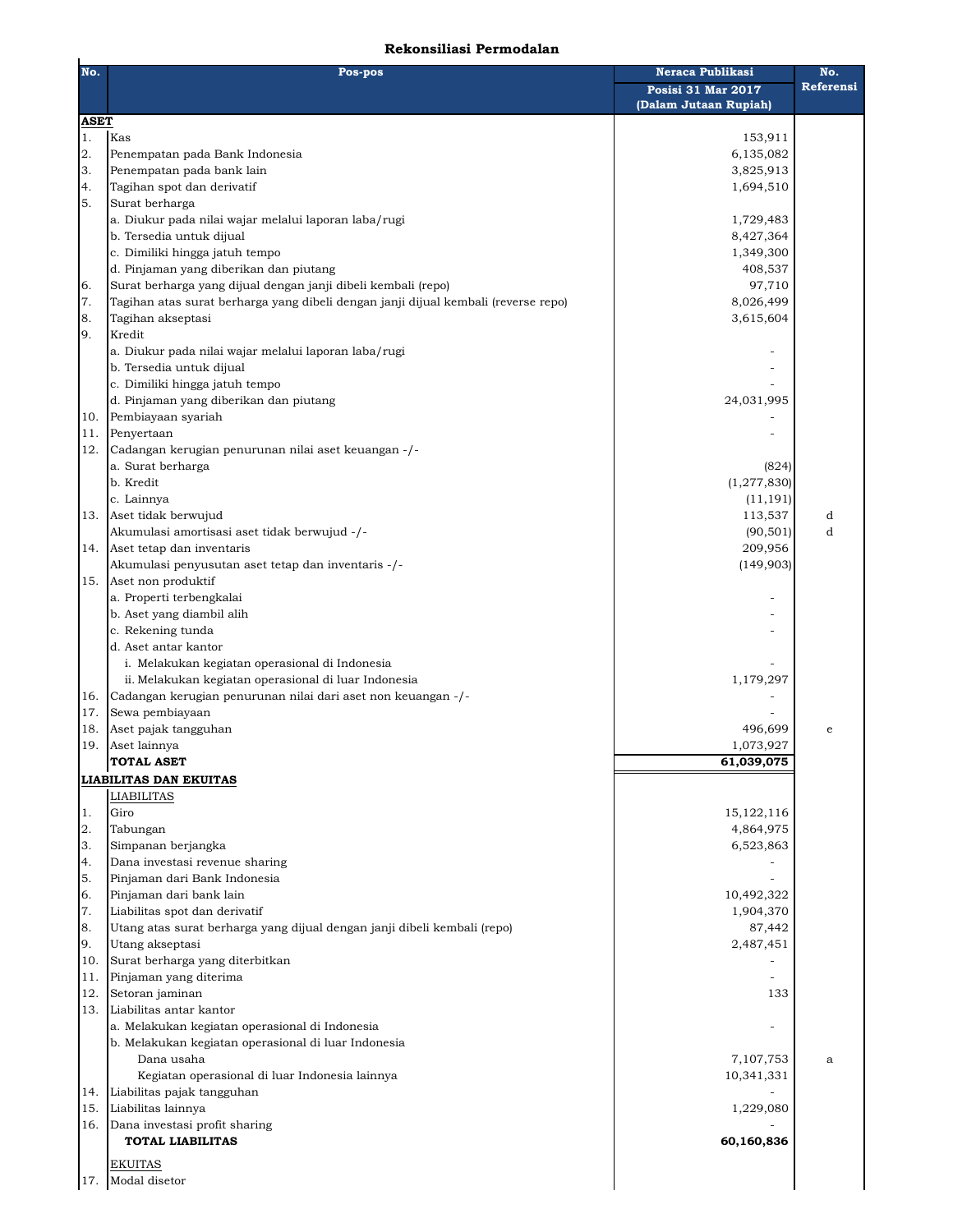| No. | Pos-pos                                                                    | <b>Neraca Publikasi</b>   | No.              |
|-----|----------------------------------------------------------------------------|---------------------------|------------------|
|     |                                                                            | <b>Posisi 31 Mar 2017</b> | <b>Referensi</b> |
|     |                                                                            | (Dalam Jutaan Rupiah)     |                  |
|     | a. Modal dasar                                                             | 867                       | a                |
|     | b. Modal yang belum disetor -/-                                            |                           |                  |
|     | c. Saham yang dibeli kembali (treasury stock) -/-                          |                           |                  |
| 18. | Tambahan modal disetor                                                     |                           |                  |
|     | a. Agio                                                                    |                           |                  |
|     | b. Disagio $-/-$                                                           |                           |                  |
|     | c. Modal sumbangan                                                         |                           |                  |
|     | d. Dana setoran modal                                                      |                           |                  |
|     | e. Lainnya                                                                 |                           |                  |
| 19. | Pendapatan (kerugian) komprehensif lainnya                                 |                           |                  |
|     | a. Penyesuaian akibat penjabaran laporan keuangan dalam mata uang asing    |                           |                  |
|     | b. Keuntungan (kerugian) dari perubahan nilai aset keuangan dalam kelompok | 38,418                    | $\mathbf{C}$     |
|     | tersedia untuk dijual                                                      |                           |                  |
|     | c. Bagian efektif lindung nilai arus kas                                   |                           |                  |
|     | d. Keuntungan revaluasi aset tetap                                         |                           |                  |
|     | e. Bagian pendapatan komprehensif lain dari entitas asosiasi               |                           |                  |
|     | f. Keuntungan (kerugian) aktuarial program imbalan pasti                   | 6,737                     |                  |
|     | g. Pajak penghasilan terkait dengan penghasilan komprehensif lain          | (23, 059)                 |                  |
|     | h. Lainnya                                                                 |                           |                  |
| 20. | Selisih kuasi reorganisasi                                                 |                           |                  |
| 21. | Selisih restrukturisasi entitas sepengendali                               |                           |                  |
| 22. | Ekuitas lainnya                                                            |                           |                  |
| 23. | Cadangan                                                                   |                           |                  |
|     | a. Cadangan umum                                                           |                           |                  |
|     | b. Cadangan tujuan                                                         |                           |                  |
| 24. | Laba/rugi                                                                  |                           |                  |
|     | a. Tahun-tahun lalu                                                        |                           |                  |
|     | Laba tahun lalu yang ditransfer ke kantor pusat                            |                           |                  |
|     | Laba tahun lalu yang ditahan                                               | 746,483                   | b                |
|     | b. Tahun berjalan                                                          |                           |                  |
|     | Laba tahun berjalan yang ditransfer ke kantor pusat                        |                           |                  |
|     | Peningkatan/(penurunan) nilai wajar atas kewajiban keuangan                | 1,147                     | b                |
|     | Laba (rugi) tahun berjalan selain peningkatan/(penurunan) nilai wajar atas | 107,646                   | $\mathbf b$      |
|     | kewajiban keuangan                                                         |                           |                  |
|     | TOTAL EKUITAS YANG DAPAT DIATRIBUSIKAN KEPADA PEMILIK                      | 878,239                   |                  |
| 25. | Kepentingan non pengendali                                                 |                           |                  |
|     | <b>TOTAL EKUITAS</b>                                                       | 878,239                   |                  |
|     | TOTAL LIABILITAS DAN EKUITAS                                               | 61,039,075                |                  |